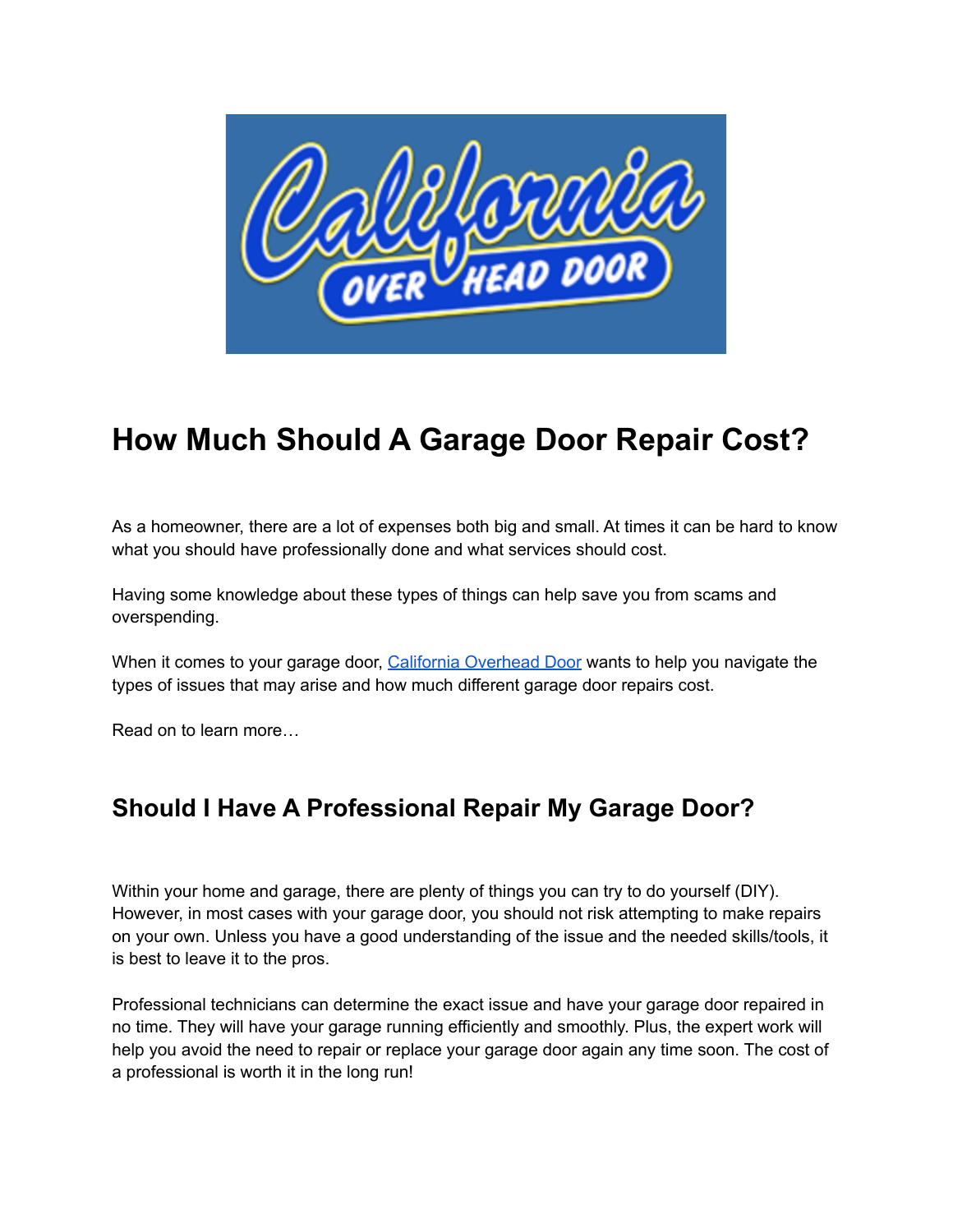## **Types Of Garage Repairs Commonly Needed And There Estimated Prices**

Garage Doors have a lot of parts and many different areas where repairs may be needed. Prices typically range between \$80 and \$1500 depending on the issue. Here are some of the common repairs that garage doors need and estimated prices…

#### ● **Broken Springs**

The springs on your garage door are very important. They work alongside cables to aid in opening and closing your garage door safely.

When they are broken, you should not open your garage door. It is important to have a professional come and repair your springs right away, so you can begin safely using your garage again.

Springs almost always need to be replaced, not repaired when they are not working. Springs cost around \$300 to change depending on the door size and specifications.

#### **● Snapped Cables**

When your cables wear down or snap, that puts an unsafe amount of tension on your garage door. The cables are essential to an efficient and safe garage door function. When your cables are not working, it is essential to call in professional help immediately.

#### **● Malfunctioning Sensors**

Garage door sensors are a small but important part of the functionality of your garage. They help keep you, your family, pets, guests, and things safe, while also protecting your garage door.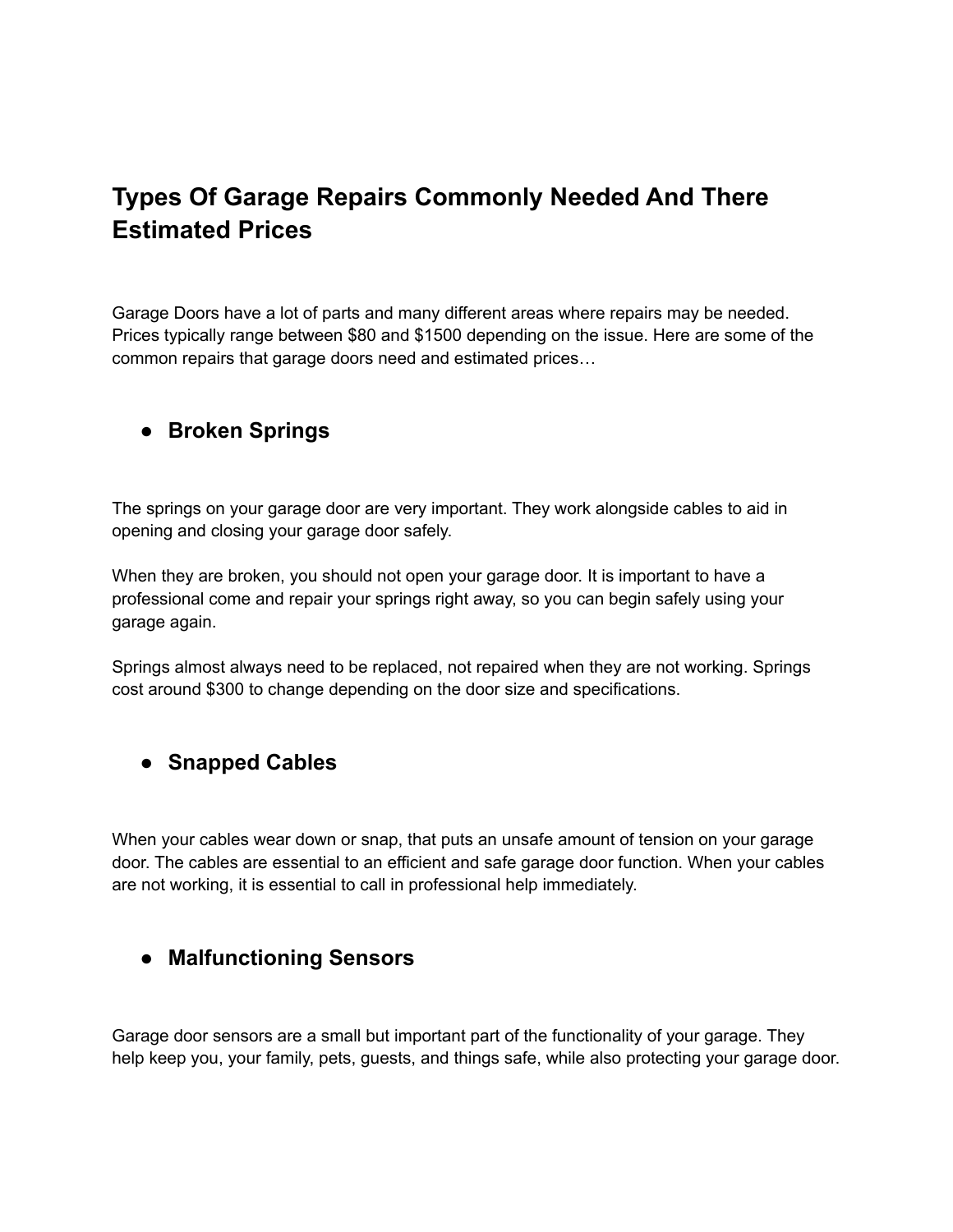This essential part of your garage door may seem easier to overlook or avoid fixing than cables or springs, but it is a necessary part of your garage door and should be fixed right away when broken.

#### **● Garage Door Opener Repair**

A very common and annoying problem is when your garage door opener is not working right. This is an issue most people will notice right away and not want to deal with for long out of inconvenience. You can have a repairman come to your home within a day or two to fix the problem and get your garage door back to normal.

#### **● Issues With The Motor**

The motor of your garage door is what keeps everything going and powers the other parts. When this breaks or is not working right, you won't be able to open your garage door automatically.

A professional can come and either replace or repair your garage door motor and get everything up and running again!

#### **● Broken Belt Or Chain**

Belts and chains are the two options for the part of your garage door that controls the movement of your garage door. When these are bent or broken, the garage door will not open properly or may even be dangerous.

When you notice an issue with your belt or chain, call your garage door repair person to fix it to avoid further problems.

### **● Standard Adjustments And Maintenance**

You can avoid a lot of problems and save money by maintaining your garage door and having standard adjustments performed by professionals every couple of years.